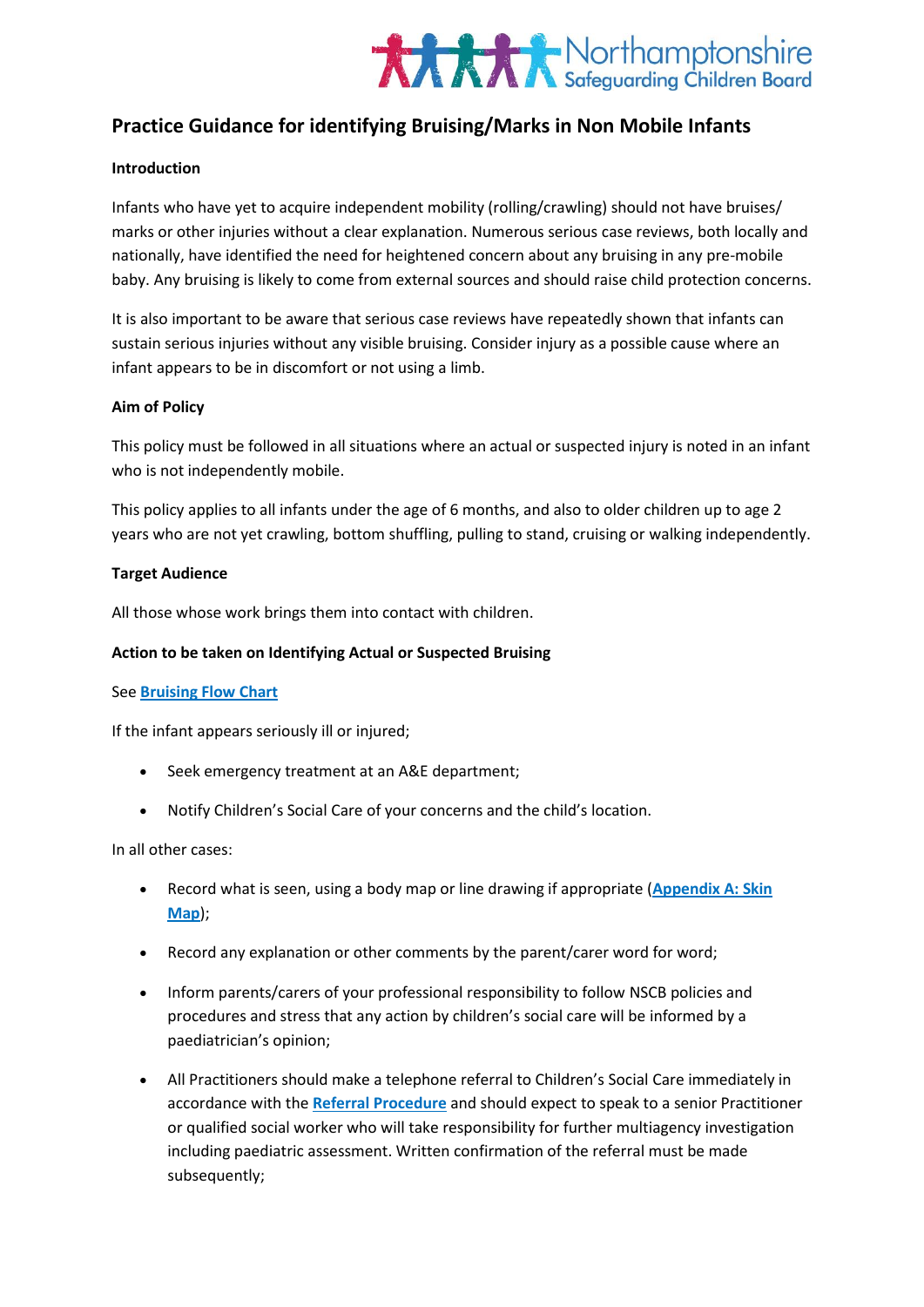# **XXXX** Northamptonshire

 Do not photograph any marks or injuries. – this should be done through Clinical Photography as marks fade very quickly on children, but they should not be taken by staff with their mobile phone etc

# **Action Following Referral**

Children's Social Care will follow the NSCB safeguarding procedures. This will include gathering background information about the family and arranging a medical opinion.

The child must be seen on the day of referral for a full paediatric assessment. This will be arranged via a telephone discussion with the on call paediatric consultant. This must include a detailed history from the carer, review of past medical history and family history including any previous reports of bruising, and enquiry about vulnerabilities within the family.

## **Specific Considerations**

**Birth injury:** both normal births and instrumental delivery may lead to development of bruising and of minor bleeding into the white of the eye. However, staff should be alert to the possibility of physical abuse within a hospital setting and follow this protocol if there is any doubt about the origin of the features seen.

**Birthmarks:** these may not be present at birth, and appear during the early weeks and months of life. Certain birthmarks, particularly Mongolian blue spots, can mimic bruising. Where there is uncertainty about the nature of a mark, the infant should be discussed with the primary care team in the first instance.

**Self inflicted injury:** It is exceptionally rare for non-mobile infants to injure themselves during normal activity. Suggestions that a bruise has been caused by the infant hitting him/herself with a toy, falling on a dummy or banging against an adult's body should not be accepted without detailed assessment by a paediatrician and social worker.

**Injury from other children:** it is unusual but not unknown for siblings to injure a baby. In these circumstances, the infant must still be referred for further assessment, which must include a detailed history of the circumstances of the injury, and consideration of the parents' ability to supervise their children.

### **Rationale and Evidence Base**

Bruising is the commonest presenting feature of physical abuse in children. Systematic review of the literature relating to bruises in children shows that;

- Bruising is strongly related to mobility;
- Bruising in a baby who is not yet crawling, and therefore has no independent mobility, is very unusual;
- Only one in five infants who is starting to walk by holding on to the furniture has bruises;
- Unintentional bruises in pre-mobile infants are rare, with a prevalence of <1% ('Those who don't cruise rarely bruise').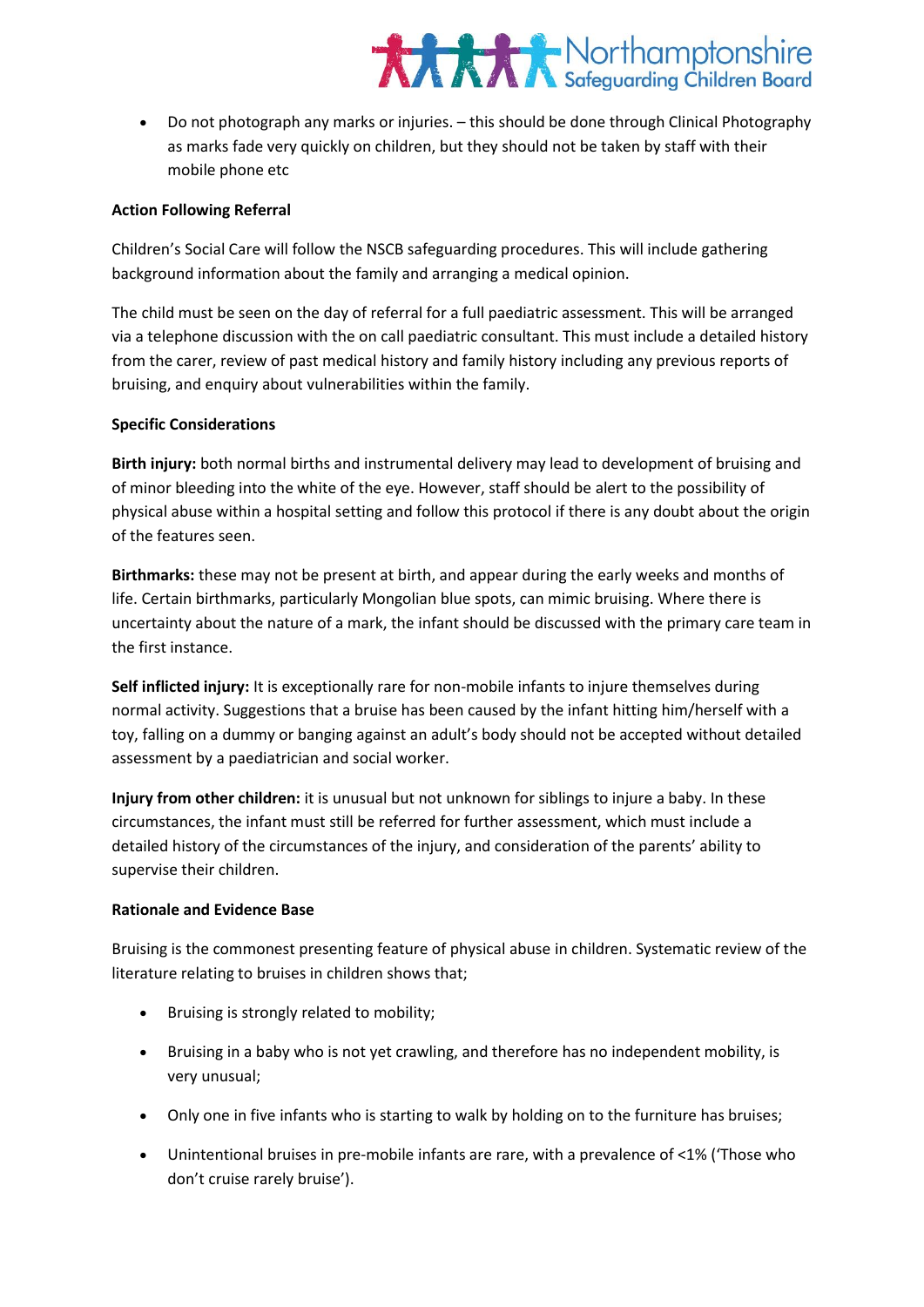# **XXXX** Northamptonshire

The message from this research is that Infants who have yet to acquire independent mobility (rolling/crawling) should not have bruises without a clear explanation (RCPCH child protection companion 2013).?insert link

The National Institute for Clinical Excellence (NICE) ?insert link guideline 'When to suspect child maltreatment', aimed at health professionals, categorises features that should lead staff to 'consider abuse' as part of a differential diagnosis, or 'suspect abuse' such that there is a serious level of concern. In relation to bruising, health professionals are advised to 'suspect abuse' and refer to children's services in the following situations:

- a. If a child or young person has bruising in the shape of a hand, ligature, stick, teeth mark, grip or implement;
- b. If there is bruising or petechiae (tiny red or purple spots) that are not caused by a medical condition (for example, a causative coagulation disorder) and if the explanation for the bruising is unsuitable. Examples include:
	- o Bruising in a child who is not independently mobile;
	- o Multiple bruises or bruises in clusters;
	- o Bruises of a similar shape and size;
	- o Bruises on any non-bony part of the body or face including the eyes, ears and buttocks;
	- Bruises on the neck that look like attempted strangulation;
	- o Bruises on the ankles and wrists that look like ligature marks;
	- o Ear Bruising.

The NICE guideline also advises practitioners to 'suspect abuse' when features of injury such as bites, lacerations, abrasions, scars and thermal injuries are seen on a child who are not independently mobile and there is an unsuitable explanation.

Numerous serious case reviews, held following death or serious injury to a child in connection with abuse or neglect have identified situations where children have died because practitioners did not appreciate the significance of what appeared to be minor bruising in a non-mobile infant. National analysis of reports published as 'New learning from serious case reviews' (Department for Education 2012) reiterates the need for 'heightened concern about any bruising in any pre mobile baby….any bruising is likely to come from external sources. The younger the baby the more serious should be the concerns about how and why even very tiny bruises on any part of the child are caused'.

# **Reference**

- 1. **[Core Info Cardiff Child Protection Systematic Reviews](http://www.core-info.cardiff.ac.uk/)**;
- 2. Royal College of Paediatrics and Child Health Child Protection Companion 2nd Edition 2013;